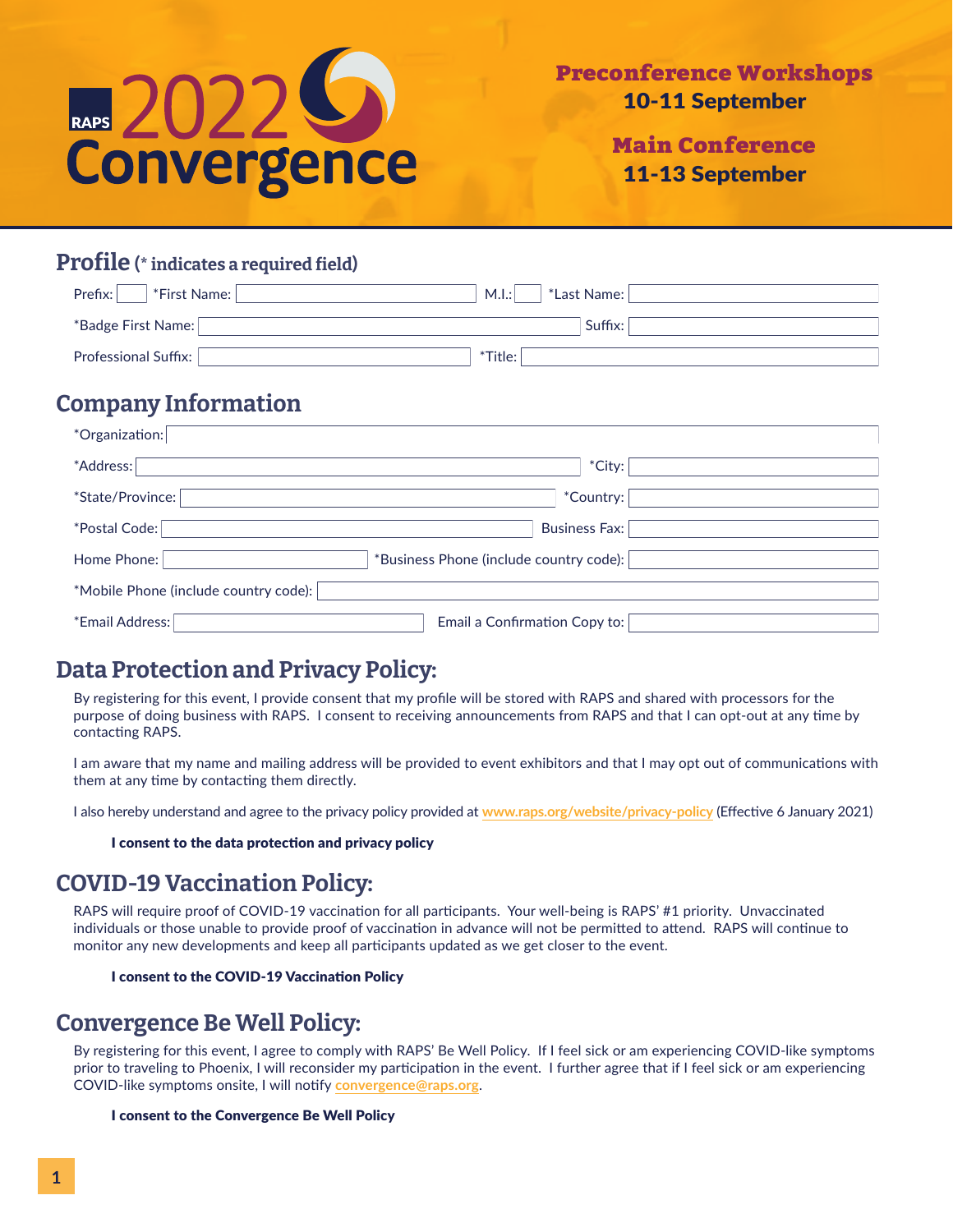# Additional Information



In an effort to accommodate dietary needs, all foods will be clearly labeled. Please indicate dietary restrictions below (select all that apply):

| Vegetarian                                                                                    | Vegan                                 |                  | <b>Gluten Free</b>                                                                                                                                                          |
|-----------------------------------------------------------------------------------------------|---------------------------------------|------------------|-----------------------------------------------------------------------------------------------------------------------------------------------------------------------------|
| <b>Dairy Free</b>                                                                             | Other (please specify)                |                  |                                                                                                                                                                             |
| *Emergency Contact Name:                                                                      |                                       |                  |                                                                                                                                                                             |
| *Emergency Contact Phone Number (include country code):                                       |                                       |                  |                                                                                                                                                                             |
|                                                                                               |                                       |                  |                                                                                                                                                                             |
| Do you require special accommodations (select all that apply)                                 |                                       |                  |                                                                                                                                                                             |
| Auditory                                                                                      | Mobility                              |                  | <b>Visual</b>                                                                                                                                                               |
|                                                                                               |                                       |                  |                                                                                                                                                                             |
| Please indicate all sectors of interest and/or pertinence to your job (select all that apply) |                                       |                  |                                                                                                                                                                             |
| <b>Medical devices</b>                                                                        | Pharmaceuticals                       | <b>Biologics</b> | <b>APIs</b>                                                                                                                                                                 |
| Combination products                                                                          | <b>OTC</b>                            | Diagnostics      | Nutritional/natural                                                                                                                                                         |
| Biotechnology                                                                                 | Other (please specify)                |                  | health                                                                                                                                                                      |
| Advertising, promotion and<br>labeling                                                        | <b>Ethics</b><br>FDA meeting and      |                  | Please indicate all professional areas of interest and/or pertinence to your job (select all that apply)<br>Quality assurance and control<br>Regulatory intelligence/policy |
| Audit/FDA inspection                                                                          | communication strategy                |                  |                                                                                                                                                                             |
| Chemistry, manufacturing and<br>controls (CMC)                                                | Preclinical study                     |                  | Research, design and<br>development                                                                                                                                         |
| <b>Clinical trials</b>                                                                        | Product lifecycle                     |                  | Supply chain management                                                                                                                                                     |
| Compliance                                                                                    | Professional development/<br>training |                  | Other (please specify)                                                                                                                                                      |
| Environmental                                                                                 | Project management                    |                  |                                                                                                                                                                             |
|                                                                                               |                                       |                  |                                                                                                                                                                             |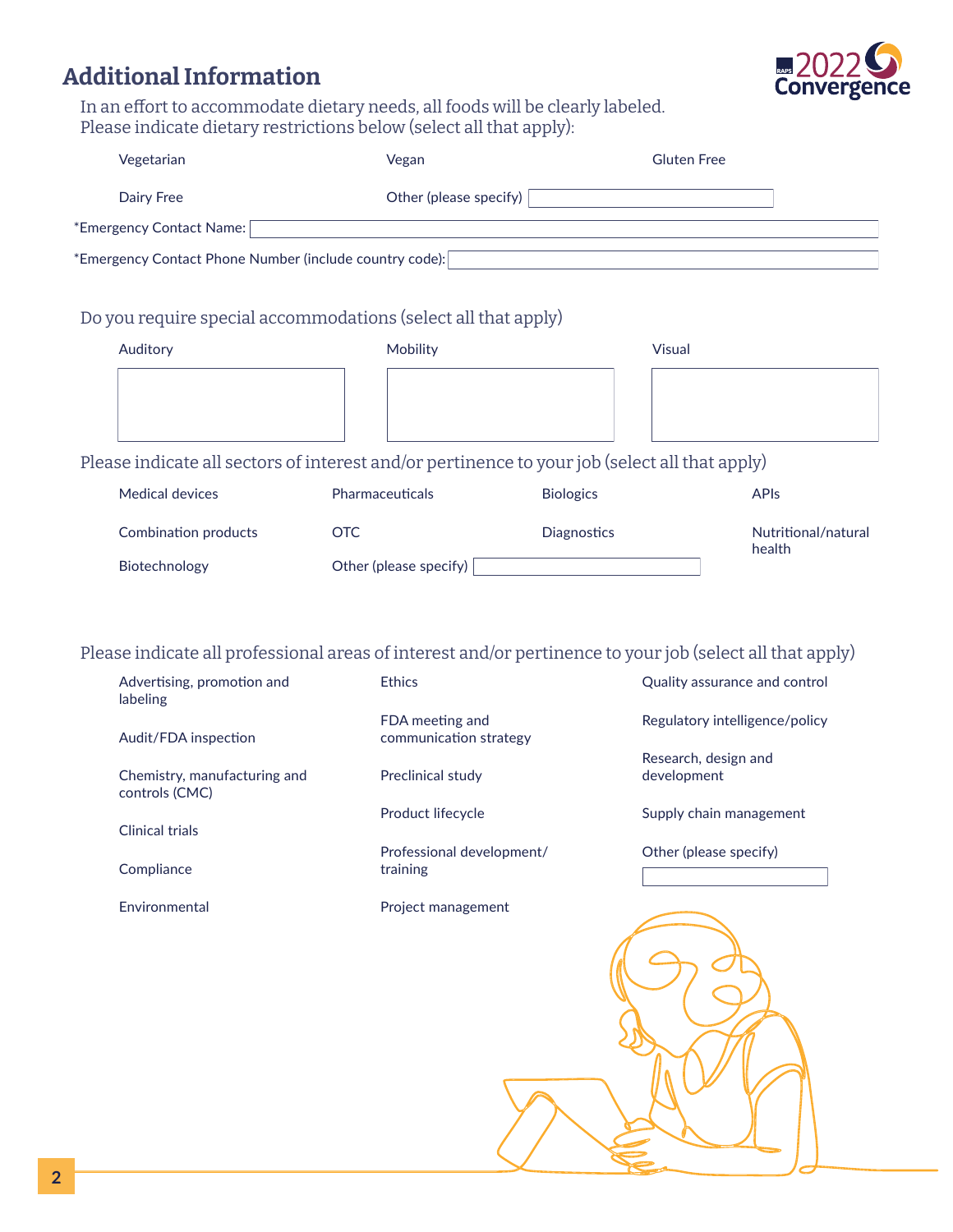#### Which job function most closely aligns with your current role?



| CEO/president              | Physician/pharmacist/health<br>professional | Consultant              |
|----------------------------|---------------------------------------------|-------------------------|
| Executive director         | Regulatory information specialist           | Analyst                 |
| Manager                    | Retired                                     | Consumer safety officer |
| <b>Specialist</b>          | Vice president                              | Regulatory counse       |
| Coordinator                | Director                                    | Student                 |
| Professor/academic faculty | Project manager                             | Other (please specify)  |
| Compliance officer         | Associate                                   |                         |

### What is your role related to the purchase of regulatory technology, products and/or services? (select all that apply)

| Final decision maker         | Recommend products and/or specify new vendors |
|------------------------------|-----------------------------------------------|
| Influence purchase decisions | Research new products                         |

### What is your organization's annual budget for regulatory products and services (excludes personnel)?

| Less than $$25,000$       | $$25.001 - $100.000$    | $$100,001 - $250,000$     |
|---------------------------|-------------------------|---------------------------|
| \$250,001 - \$500,000     | $$500,001 - $1,000,000$ | $$1,000,001 - $2,500,000$ |
| \$2,500,001 - \$5,000,000 | $$5,000,001+$           | Don't Know/Not Applicable |

### Which of the following technologies, products and services do you plan to purchase in the next 12 months? (select all that apply)

| Biotechnology                        | Legal                    | Regulatory information management |
|--------------------------------------|--------------------------|-----------------------------------|
| Communications                       | <b>Marketing</b>         | Regulatory intelligence           |
| Conformity assessments               | Medical devices          | Software                          |
| Consulting                           | Notified body            | <b>Translation</b>                |
| Clinical research organization (CRO) | Pharmaceutical           | Other                             |
| Education and training               | Recruitment and staffing |                                   |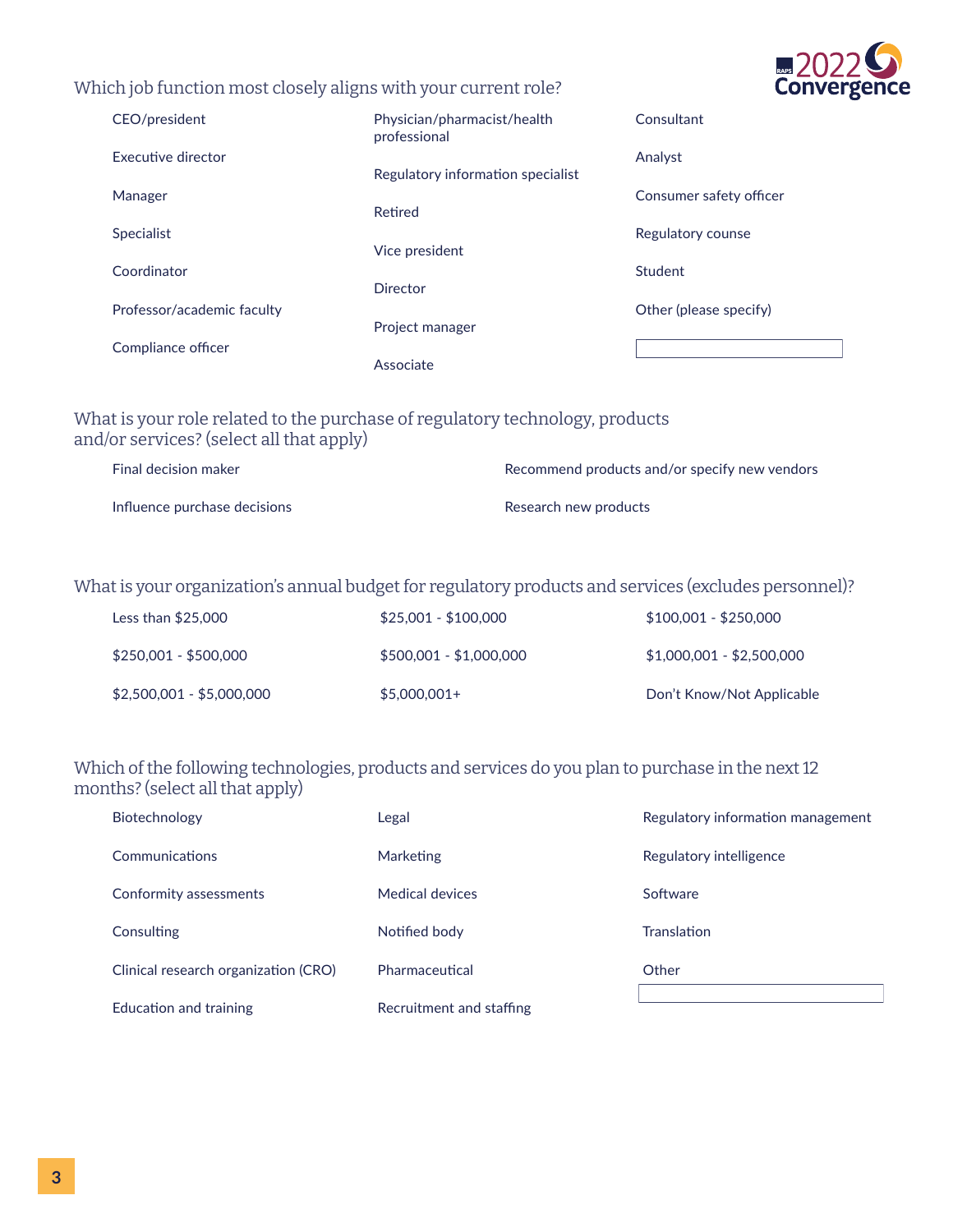# Conference Registration Fees

*Please note preconference workshops require a separate fee as indicated below the main conference pricing.*

| <b>RAPS Member-Individual</b>                |         |  |
|----------------------------------------------|---------|--|
| <b>EARLY</b><br>(through 13 June)            | \$1,940 |  |
| <b>ADVANCE</b><br>(14 June - 18 August)      | \$2,035 |  |
| <b>REGULAR</b><br>(19 August - 13 September) | \$2,135 |  |

| <b>RAPS Enterprise Member</b>                |         |  |  |
|----------------------------------------------|---------|--|--|
| <b>EARLY</b><br>(through 13 June)            | \$1,745 |  |  |
| <b>ADVANCE</b><br>(14 June - 18 August)      | \$1,830 |  |  |
| <b>REGULAR</b><br>(19 August - 13 September) | \$1,920 |  |  |

| <b>Government, Non-Profit or Emerging Market</b> |         |  |
|--------------------------------------------------|---------|--|
| <b>EARLY</b><br>(through 13 June)                | \$1,295 |  |
| <b>ADVANCE</b><br>(14 June - 18 August)          | \$1,360 |  |
| <b>REGULAR</b><br>(19 August - 13 September)     | \$1,430 |  |

| <b>Student</b> (proof of student status is required at check in) |                                 |  |
|------------------------------------------------------------------|---------------------------------|--|
| <b>STUDENT FULL</b><br>\$500<br><b>CONFERENCE</b>                |                                 |  |
| <b>STUDENT ONE DAY</b><br>\$150 (SELECT DAY)                     | <b>Monday</b><br><b>Tuesday</b> |  |

| <b>Nonmember</b>                             |         | Nonmember + 1 Year Individual Membership<br>(\$225 value) |         |
|----------------------------------------------|---------|-----------------------------------------------------------|---------|
| <b>EARLY</b><br>(through 13 June)            | \$2,455 | <b>EARLY</b><br>(through 13 June)                         | \$2,165 |
| <b>ADVANCE</b><br>$(14$ June - 18 August)    | \$2,580 | <b>ADVANCE</b><br>$(14$ June - 18 August)                 | \$2,260 |
| <b>REGULAR</b><br>(19 August - 13 September) | \$2,710 | <b>REGULAR</b><br>(19 August - 13 September)              | \$2,360 |

#### *Monday Night Ticketed Event – Arizona Diamondbacks vs. LA Dodgers*

Join your colleagues and peers for a fun-filled night at Chase Field. Catch game two of the Diamondbacks vs. Dodgers series from a private RAPS party area with great views of the field, food and drink, and great company.

| Number of tickets (\$75 each): |  |  |  |  |
|--------------------------------|--|--|--|--|
| <b>Ticket Total:</b>           |  |  |  |  |
| <b>Registration Total:</b>     |  |  |  |  |
| <b>Total Amount Due:</b>       |  |  |  |  |